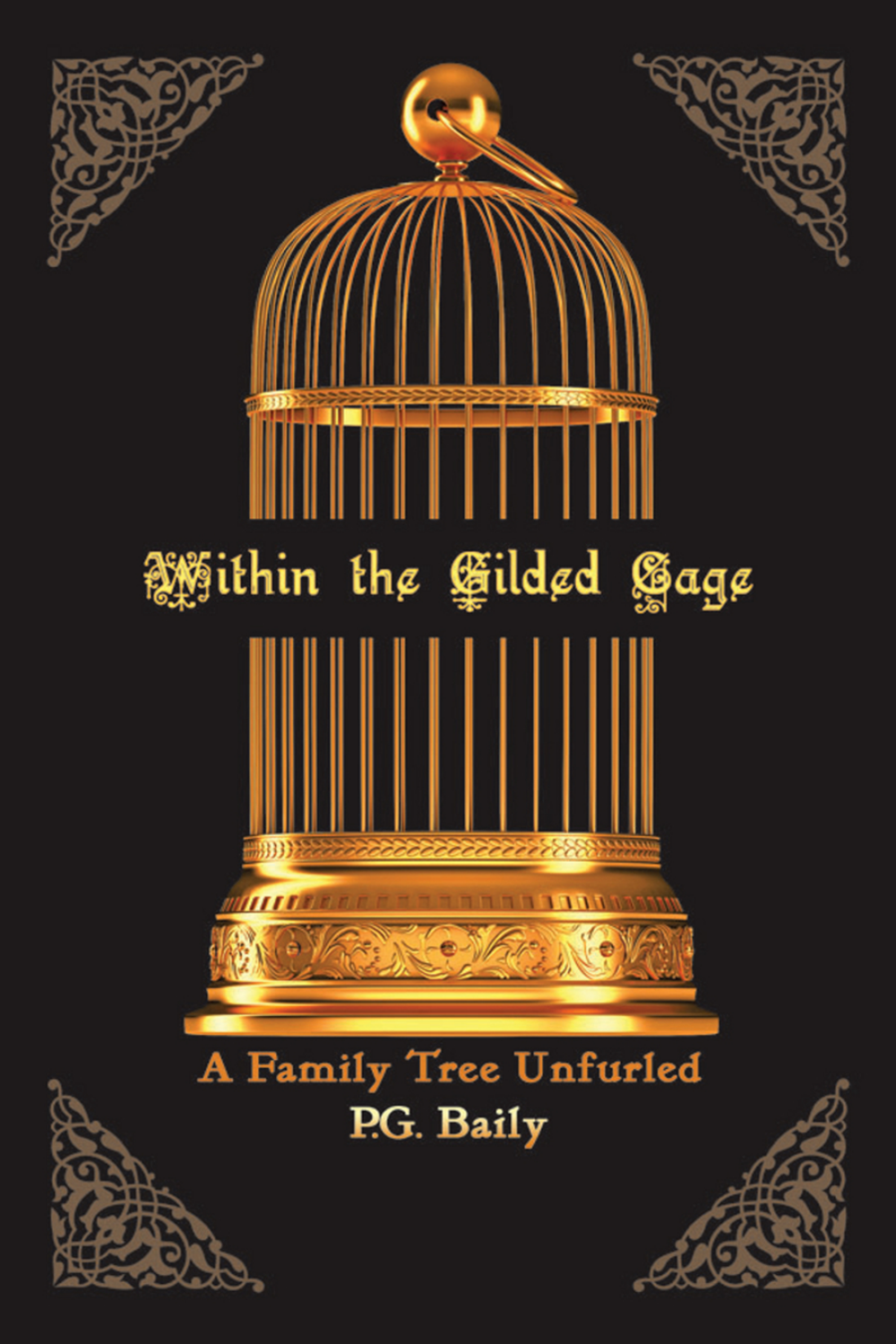

## A Family Tree Unfurled

P.G. Baily



Strategic Book Publishing and Rights Co.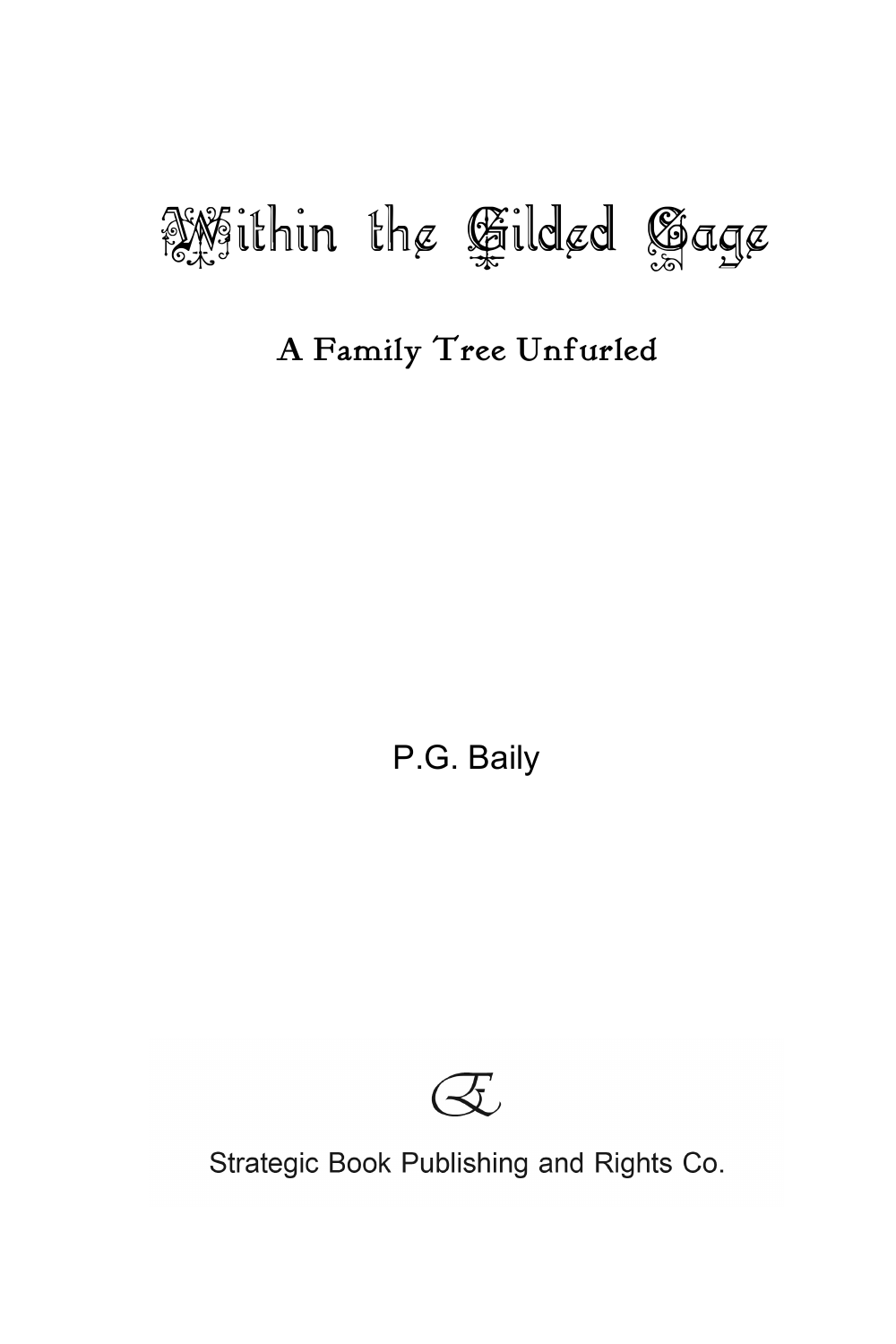Copyright © 2012. All rights reserved by P.G. Baily.

Book Design/Layout by Kalpart. Visit www.kalpart.com

No part of this book may be reproduced or transmitted in any form or by any means, graphic, electronic, or mechanical including photocopying, recording, taping or by any information retrieval system, without the permission in writing of the publisher .

Strategic Book Publishing and Rights Co. 12620 FM 1960, Suite A4-507 Houston TX 77065 www.spbra.com

ISBN: 978-1-62857-644-3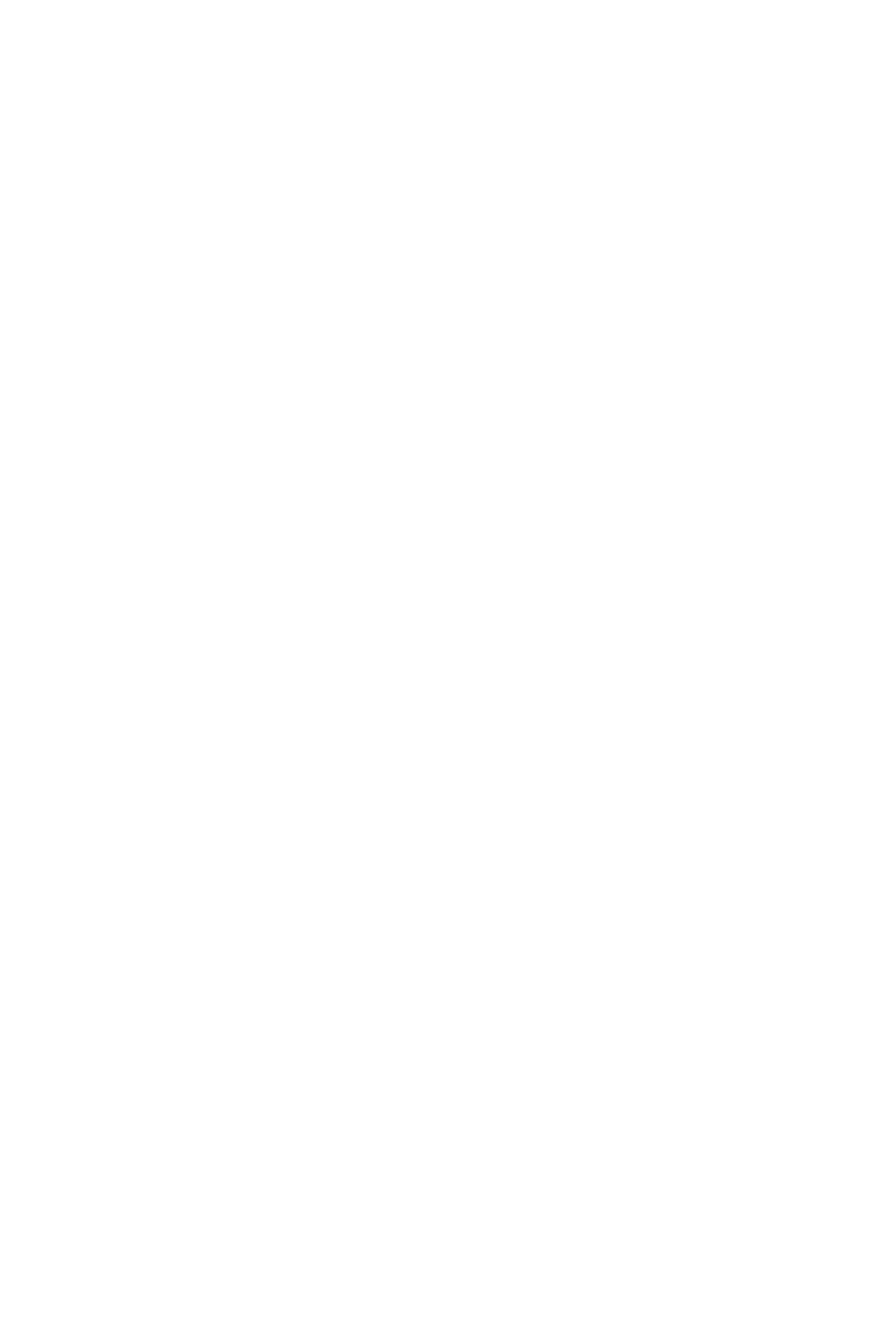# 1981 ANNE

s I stepped through the doors of the elegant Radnor Clinic, it struck me as ironic; here I  $\blacktriangleright$  was returning to the place I always wanted to Solar Supped through the doors of the elegant<br>
Radnor Clinic, it struck me as ironic; here I<br>
be, but it was in such different circumstances. My dream was to own a cottage in Chelsea, just off the Kings Road. Now, I was to spend some time in this elegant gilded birdcage for the mentally ill. So, this was a nervous breakdown. I was unsteady on my feet as, due to constant sickness, I was unable to eat. My mind was alert, yet it seemed to have no control over my body.

The Radnor Clinic was opposite the pub I used to frequent, the favorite haunt of the famous when I was young and dreamed of owning that cottage. All I could do now was stare out at it from my room. This was extremely depressing, as the window only opened about two inches, so it assured suicide was not an option.

After my family left, I was searched. Apparently this was to make sure I had no drugs or knives, or indeed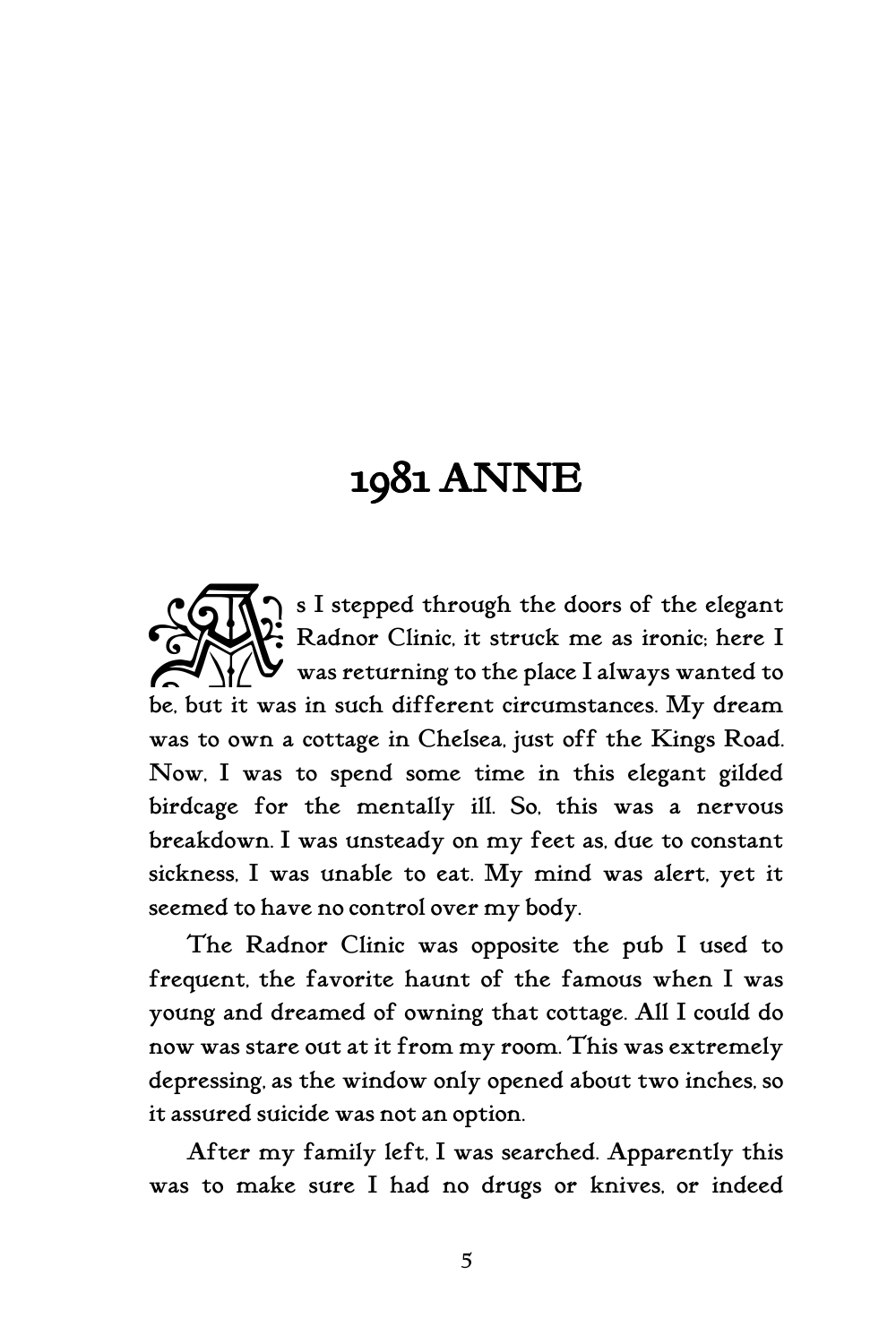## P.G. Baily

anything with which I could inflict harm upon myself or others. I felt enclosed and even the gilding did nothing to allay my fears. I only agreed to come to the place to enable me to rest after the rigors of my husband's suicide and at that time I did not know it was fairly common for a wife to follow suit. I resented being treated like a naughty child. I had done nothing wrong, and here I was locked up in this expensive birdcage.

I was feeling claustrophobic and decided to find my way down to the lounge and entrance. Summoning all the strength I could muster, I walked to the lift, pressed the button, and it glided open silently. I looked for the button marked for the ground floor; it was not there. I came up from the ground floor in this lift so how was I to get back? I pressed a button marked lounge; the lift went down and the door opened. Where was I now? I stepped outside, and by now I was really frightened. I could not get out.

A uniformed nurse came by. Inspiration suddenly came to me, this place operated by money. "Can you tell me where the reception or the office is located?" I asked. "I need to pay a bill."

He laughed and said, "Lost are you! Just go along the corridor, down one flight of steps and up another, and you will be on the ground level."

"This is quite a maze!" I commented.

"Can't have them escaping too easily," he answered. "This place was specially built so it is difficult to find your way out once in."

In spite of the panic I felt at that moment, I kept calm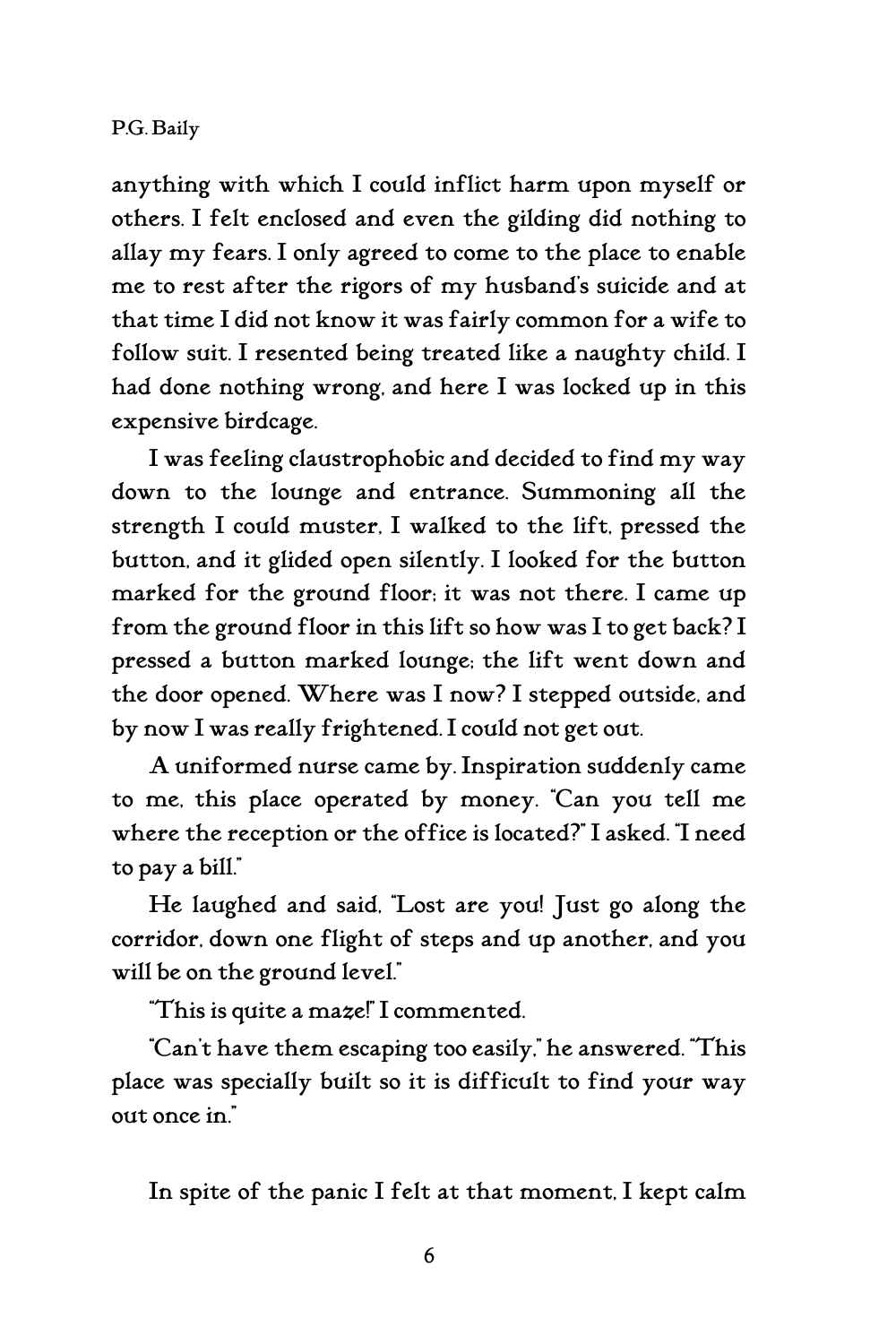and followed his directions. Surely enough, down a flight, then up another, and there was the exit. The reception area was unmanned, so I walked out to the Kings Road. The few minutes I spent inside this clinic made me realize I had to fight to survive; otherwise, I would be spending the rest of my life inside.

After a walk I felt a little clearer in my mind and decided to return to the clinic. I had made my decision: I was leaving.

Panic set in when they realized I had left and was missing. The nurse who admitted me was downstairs and almost demanded, "What do you think you are doing? You are not allowed out."

"Call my doctor," I demanded. "Not tomorrow but right this minute! I'm leaving."

Dr. Graham begged me to stay. He explained I could use the clinic as a hotel, come and go as I pleased. I certainly couldn't leave on my own anyway.

"Just tell them that and I might stay a couple of days," I said.

"You need rest, people, fun, and freedom from worry for a while." I knew he was right so I agreed provided I could simply use the clinic as a hotel. I felt I had made the first step on the road to fighting for my life.

I went back to my room with the nurse accompanying me. She was a little more relaxed. "You shouldn't have run away like that," she scolded. "I could have lost my job."

I laid down on my bed. My nurse gave me a pill to relax me, and I felt myself drifting between sleep and consciousness. As I opened my eyes, the room seemed to have changed–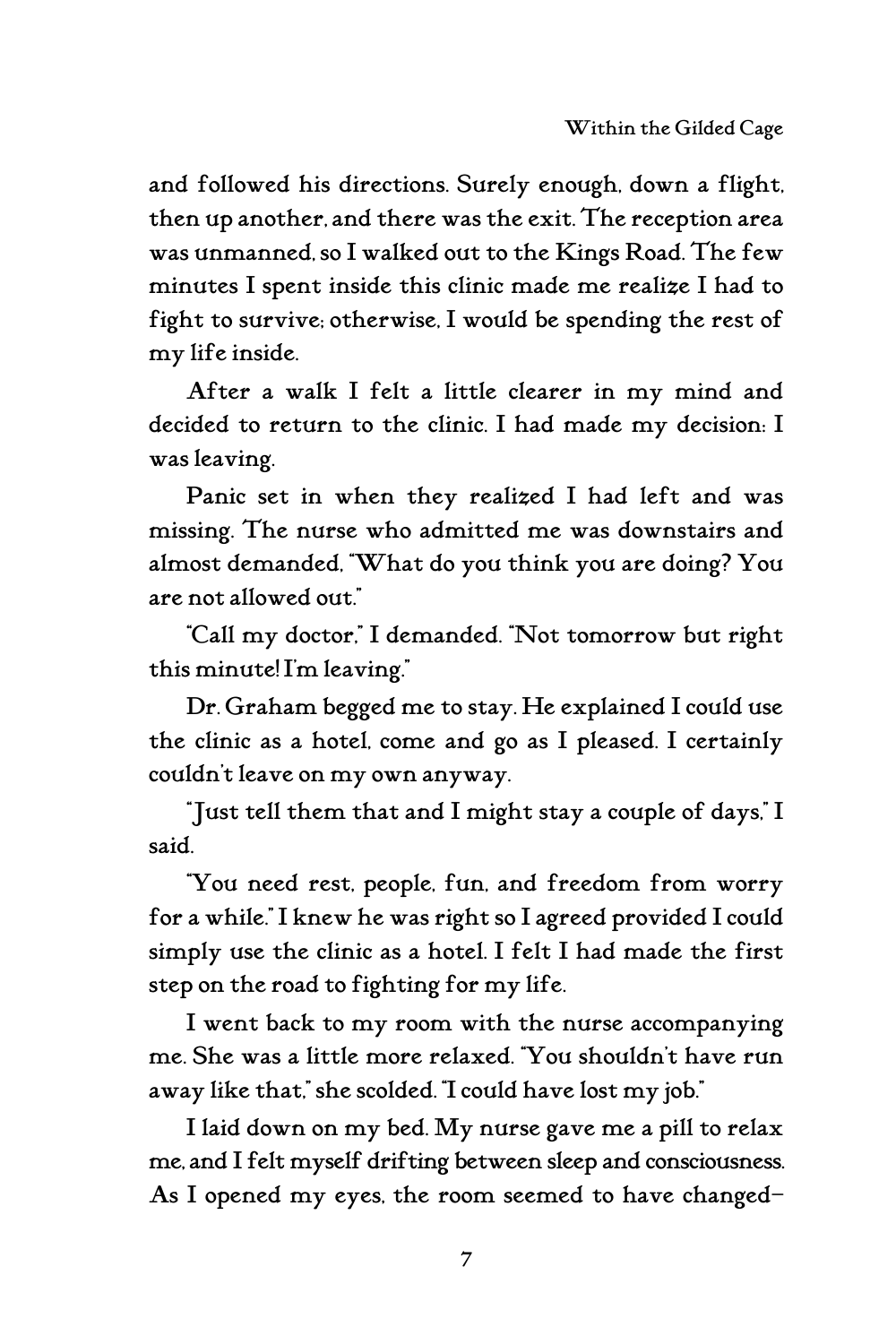#### P.G. Baily

## was I dreaming?

The bed was now iron and a jug and basin stood on a washstand in the corner. The jug was especially pretty, covered as it was in pink roses. The bed linen was white and heavily starched. I could smell the cleanliness of it. A nurse wearing a long skirt with starched pinafore and frilled cap came over to the bedside and looked down at me. I kept my eyes half closed as if I was still asleep. I needed time to evaluate the situation.

Another nurse opened the door and asked, "How is she?" "I think she's coming back," responded the first girl.

What the hell was going on, I wondered, back from where? I could hear the nurses talking together; they were discussing the suffragettes. Some were being force-fed. If I wasn't asleep, then it must be at the beginning of the century. I thought how often I wanted to go back in time and see how things really once were. Was I dreaming?

I closed my eyes again and slept. This pill must be strong, was the last memory that pervaded my consciousness. During this dreamlike state it seemed perfectly normal that the past appeared like a moving picture and I looked down to see my grandmother with her children standing on the steps of the River Thames.

# $\overline{\mathcal{C}}$